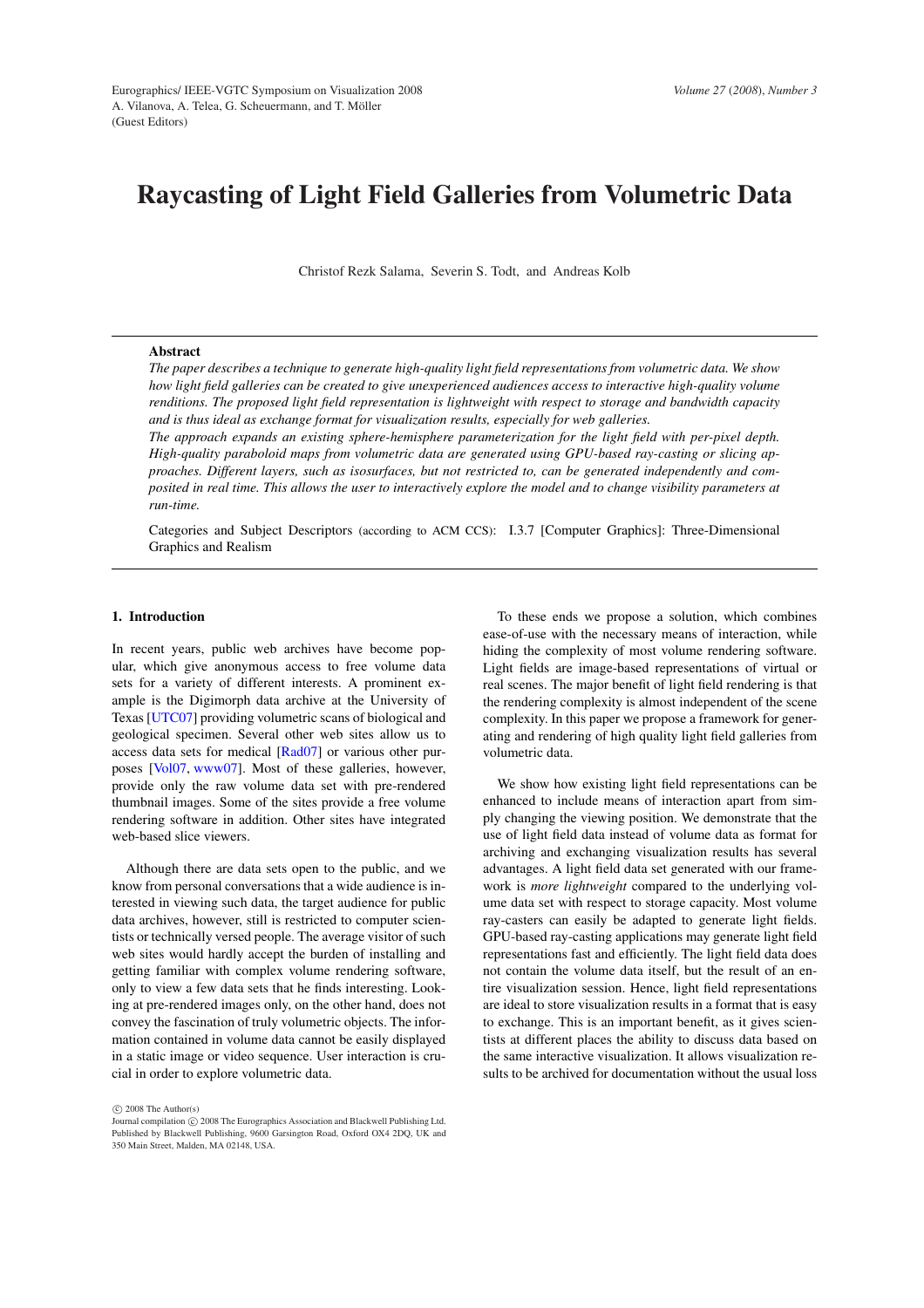of interactivity that comes with videos or still images. We also show that Monte-Carlo volume ray-casters, which are not capable of providing images in real-time, can be used to generate high-quality volume light fields. In this case the light field approach allows volumes including translucency and multiple-scattering effects to be displayed in real-time.

# 2. Related Work

In this section we will review related work on volume visualization and light field rendering. Accounting for the vast number of publications in both fields, we will restrict ourselves to those papers which are most relevant to our approach. A more detailed review of the particular light field representation which is fundamental to our approach is given in Section 3.

## 2.1. Volume Visualization

A variety of real-time volume rendering techniques have been presented in the past. GPU-based volume rendering techniques for uniform grids either use a slicing approach [WGW94, RSEB<sup>∗</sup> 00] or per-fragment raycasting [KW03, RGWE03]. An overview of GPU-based volume rendering can be found in the book by Engel et al. [EHK<sup>\*</sup>06].

Westermann and Sevenich have presented a hybrid CPU/GPU raycasting system [WS01]. The first solely GPUbased implementations of volume raycasting have been published by Krüger and Westermann [KW03] and Roettger et al. [RGWE03]. Recent implementations like this take advantage of the support for loops and conditional branches of modern GPUs.

## 2.2. Light Field Rendering

Since its introduction by Levoy and Hanrahan in 1996 [LH96] *light field rendering* techniques have continuously improved. The *lumigraph* [GGSC96] employs a polygonal object approximation for depth correction of rays to achieve improved light field rendering results. The approach extends the *two plane* parametrization presented by Levoy and Hanrahan by employing six *light slabs* in a cubic arrangement. The virtual view can be chosen with six degrees of freedom. Discontinuity artifacts, however, appear at the edges of the cubic setup.

*Unstructured lumigraph rendering* [BBM<sup>∗</sup> 01] is targeted at the free-hand acquisition of light fields from arbitrary positions. Uniformity, which is important to avoid discontinuity artifacts, however, cannot be guaranteed with this approach. The polygonal approximation used for depth correction has to be generated and stored separately. *Free-form light fields* [SVSG01] replace the polygonal approximation by per-pixel depth information. Here, depth is evaluated on a per-vertex basis. A proxy mesh is successively subdivided at run-time based on the depth. Rendering performance, however, is limited by the subdivision process. Non-uniform sampling and insufficient depth information again lead to ghosting artifacts.

## 2.3. Image-Based Volume Rendering

Image-based technqiues has been used to accelerate the rendering of volumes [CS98, MSHC99, SLSM06] and surfaces from volume data [CKT01]. *Unstructured lumigraph rendering* has been applied to volume data by Meyer et.al. [MPHC05] for interactive view synthesis. In practice a high-tesselated polygonal representation and a high amount of sample cameras (>500) is necessary for high-quality image synthesis, resulting in increased memory consumption. Visibility parameters cannot be adjusted during light field rendering.

## 3. Spherical Light Fields

The light field rendering technique we utilize for building volume rendering galleries is based upon recent advances in image-based rendering technology [TRSK07]. In the following section we will explain the sphere-hemisphere parameterization and the employed raycasting technique for imagebased rendering. This technique is expanded in Section 5 to account for volumetric data and different depth layers. We chose this particular technique due to the following requirements:

- Arbitrary viewpoint selection (outside the object) without any preferred viewing direction.
- Efficient light field storage based on parabolic maps with 8-bit per-pixel depth information.
- High-quality image reconstruction in real-time without noticeable ghosting artifacts.



Figure 1: *Sphere-Hemisphere parameterization of the light field. The volume object is enclosed in the blue bounding sphere. Virtual cameras are positioned at the vertices of the camera sphere (green). Each camera is recording the opposing hemisphere.*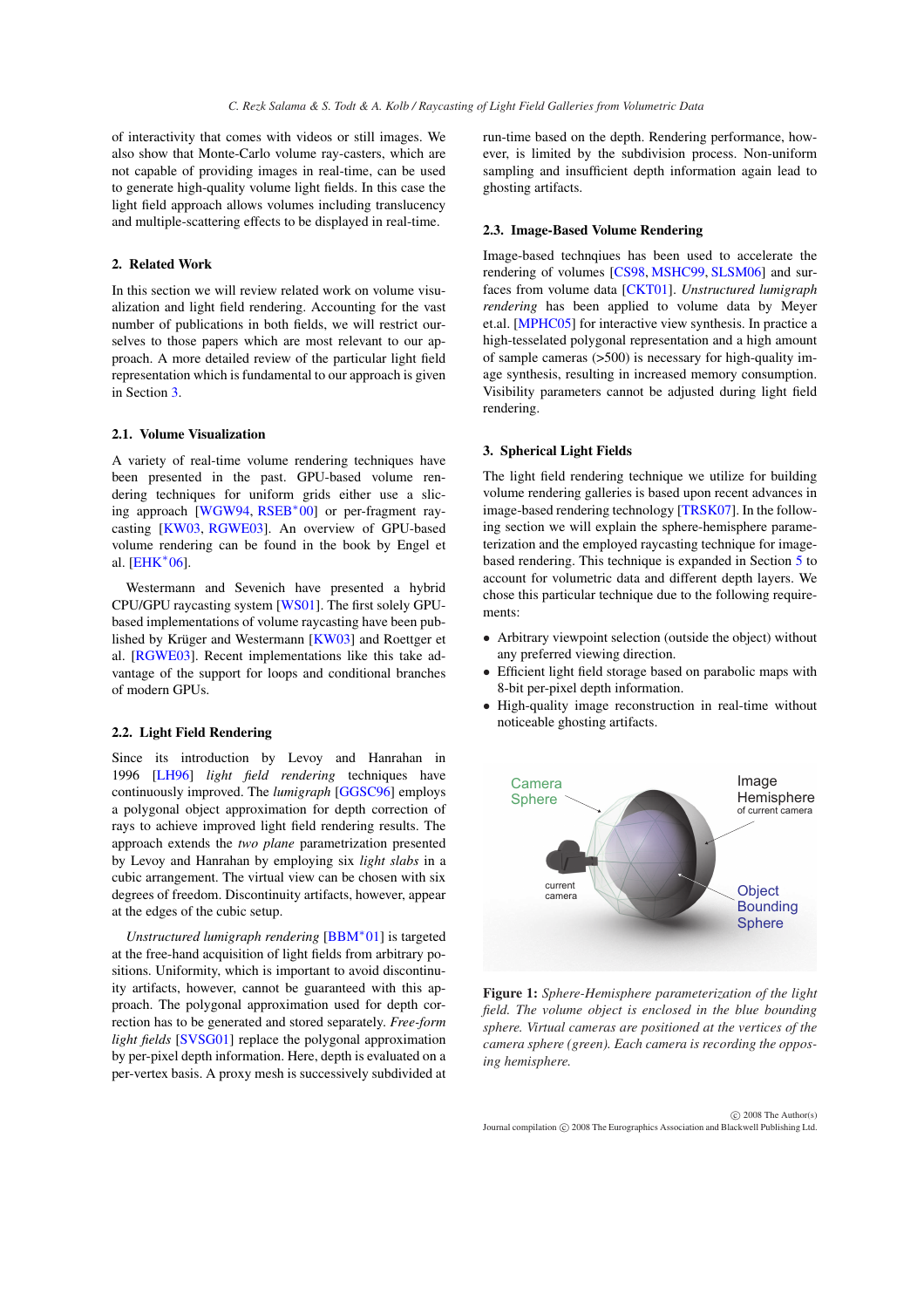

Figure 2: *Seven image samples taken for a spherical light field with 162 cameras. Each image represents a parabolic mapping of the hemisphere for color (top row) and depth (bottom row).*

## 3.1. Sphere Hemisphere Parameterization

In image-based rendering, the (4-dimensional) plenoptic function is reconstructed from a set of 2D images. Light field parameterizations differ in the *location* of the virtual cameras and the way the camera images are discretized. In our parameterization the cameras are located at the vertices of a uniform tessellation of a sphere around the volumetric object to be acquired. As displayed in Figure 1, the camera sphere must be larger than the bounding sphere of the volsphere must be larger than the bounding sphere of the volume by a factor of  $\sqrt{2}$  to ensure that all rays from the current camera through the object boundary sphere will intersect the opposite hemisphere.

Examples of source images for the light field are displayed in Figure 2. For each camera we capture an image of the hemisphere centered about the vector between camera position and the center of the sphere. The image is parameterized as a parabolic map. For each image sample we additionally store the depth of the first intersection with the object (see Section 4). The depth is stored as fraction between the distance of the object intersection point from the camera and the length of the entire ray secant, i.e. the distance between camera and intersection point with the image hemisphere. This allows depth to be efficiently stored at 8 bit fixed point precision.

## 3.2. Real-Time Light Field Ray-Casting

The ray-casting algorithm presented in [TRSK07], directly uses this light field representation for image-based rendering. The presented approach renders the smooth shaded spherical approximation for light field reconstruction, with the vertices being equivalent to the model camera positions. The light field samples are bound as textures to their associated vertices. For each fragment a ray is cast into the scene. The intersection point with the surface of the captured object is established by subsequently evaluating the depth values stored in the adjacent light field samples for the current ray

°c 2008 The Author(s) Journal compilation  $\ddot{\odot}$  2008 The Eurographics Association and Blackwell Publishing Ltd. sample position. For the final intersection point the fragment color value is determined from the weighted sum of the light field samples. Using the ray-casting approach and per-pixel depth correction light fields are rendered without noticeable ghosting artifacts.

# 4. Generation of Volume Light Fields

In this section we discuss the basic generation of light fields from volumetric data. We can either employ a ray-casting approach or a slice-based solution. The ray-casting approach is easier to implement, in fact we only have to adjust the ray directions to the sphere hemisphere parameterization and render images for each vertex of the camera sphere. Raycasting directly allows us to determine the depth value of the first hit with a voxel that exceeds a given opacity threshold. Depth information is more intricate to obtain using a slicebased solution.

#### 4.1. Raycasting Approach

The source images for the light field data can be generated by almost any ray-casting algorithm. For each pixel of the final image, a ray is shot through the scene. In our case, however, the image is not a traditional image plane, but an image hemisphere, parameterized as a parabolic map to minimize distortion. For simplicity we assume that the camera sphere has unit radius and the object bounding sphere radius  $1/\sqrt{2}$ . We further define a camera coordinate system with a virtual camera located at position  $\vec{c} = (0,0,-1)^T$  and the image hemisphere centered around  $(0,0,1)^T$ . A point  $\vec{r} = (r_x, r_y, r_z)^T$  on the hemisphere with  $(r_z \le 0)$  is parameterized in parabolic coordinates  $(u, v)$ , according to:

$$
\begin{pmatrix} u \\ v \end{pmatrix} = \frac{1}{1+r_z} \begin{pmatrix} r_x \\ r_y \end{pmatrix} \text{ with } u, v \in [-1,1] \quad (1)
$$

To perform the ray-casting, we translate and scale the volume to entirely fit into the object bounding sphere centered about the origin and rotate it to account for the current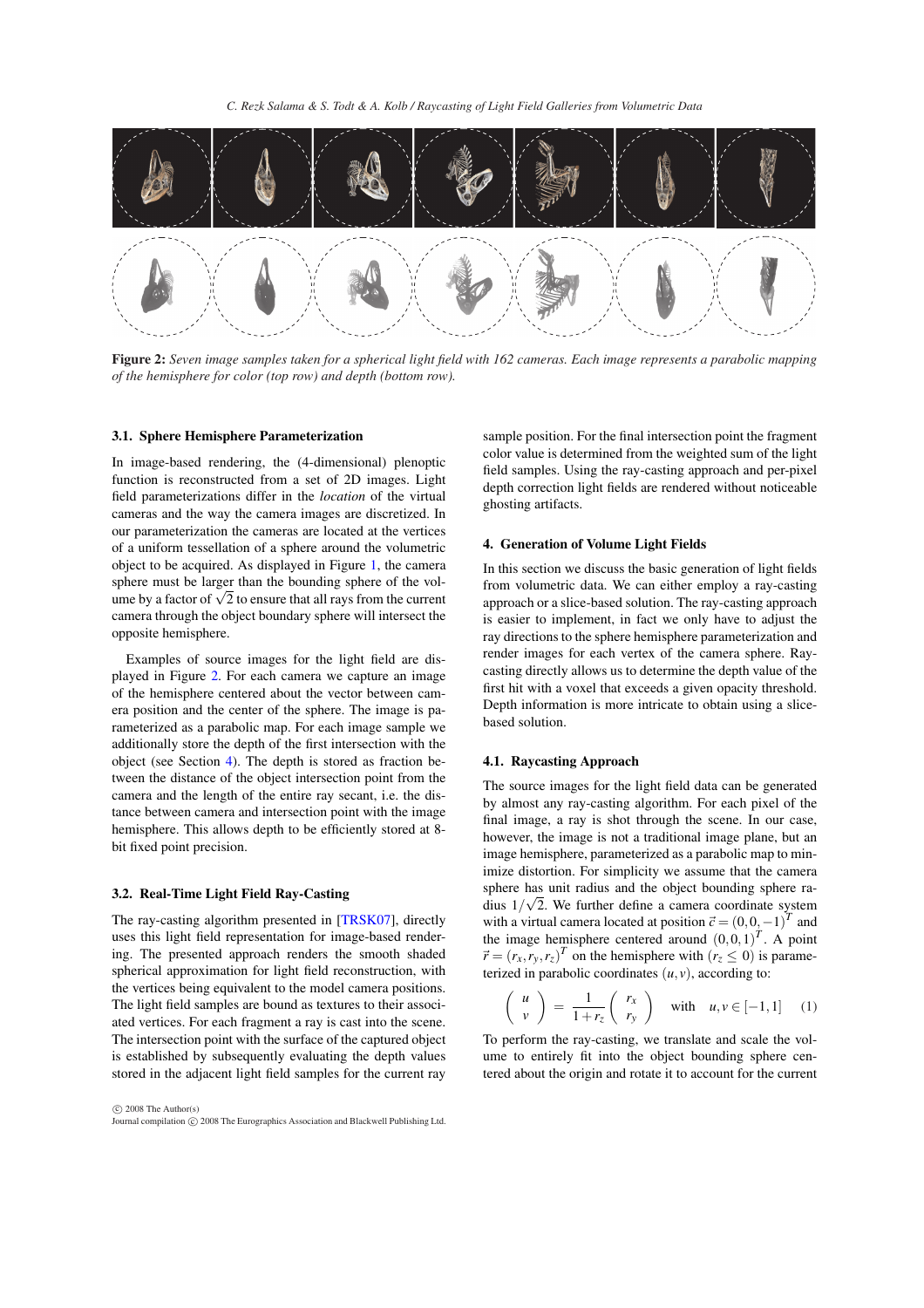camera position. Each pixel  $(u, v)$  of the parabolic image is mapped back to the unit sphere, according to

$$
r_z = \frac{1 - u^2 - v^2}{1 + u^2 + v^2}, \quad r_x = u(1 + r_z), \quad r_y = v(1 + r_z) \quad (2)
$$

Finally, a ray is cast from the camera position  $\vec{c}$  to the intersection point with the hemisphere  $\vec{r}$ . The depth for each viewing ray is determined at the first hit of the ray with the volume, i.e. at the point  $\vec{p}$  where the accumulated opacity along the ray exceeds a small specified threshold. The depth value *d* is calculated as the distance of the point  $\vec{p}$  from the camera divided by the length of the ray secant:

$$
d = \frac{\|\vec{p} - \vec{c}\|}{\|\vec{r} - \vec{c}\|}, \qquad 0 \le d \le 1
$$
 (3)

Most GPU-based ray-casting implementations can be adapted to the above parameterization. The basic idea of GPU-raycasting is to store the volume in a 3D texture and cast rays in the fragment program. The fragment program contains a large loop which successively samples the volume, applies the transfer function and computes the ray integral. A straight-forward approach for rendering parabolic maps directly is to rasterize a screen-spaced quad into a viewport mapped to  $[-1,1] \times [-1,1]$ . A fragment program interprets the screen coordinate as  $(u, v)$ -coordinate for the parabolic map, calculates the intersection point  $\vec{r}$  according to Equation 2, and casts a ray from  $\vec{c} = (0,0,-1)^T$  to  $\vec{r}$  through the volume. While this approach is fairly easy to implement, it will calculate several rays at the outer rim of the map which do not intersect the volume at all.

Most GPU-based ray-casters rasterize the front faces of the volume's bounding box in order to generate valid starting points for the rays. This idea can be adapted for the parabolic map. We employ a vertex program which completely neglects the standard projection matrix. Instead, the vertex program does the following:

- 1. transform each vertex  $\vec{v}$  to viewing coordinates (using the model/view-matrix)
- 2. calculate the intersection  $\vec{r}$  of a ray from camera  $\vec{c}$  =  $(0,0,-1)^T$  to the vertex  $\vec{v}$  with the hemisphere. This involves the solving of a simple quadratic equation.
- 3. transform the resulting intersection point  $\vec{r}$  to parabolic coordinates  $(u, v)$  as in Equation 1.
- 4. emit  $(u, v)$  as screen coordinates together with the 3D texture coordinate of the first hit and the ray direction from step 2 transformed into texture space. Those values are handed to the fragment program in available GPU registers.

From this information, the fragment program can calculate rays which start at the first intersection with the bounding box. Note, that the fragment program must calculate the correct depth value along the ray and replace the original fragment depth generated by primitive rasterization. Since the parabolic mapping does not preserve straight lines, however, the faces of the bounding box must be tessellated into smaller quadrangles for piecewise linear approximation. Such a task can efficiently be performed by a geometry shader, if supported by the graphics hardware. Otherwise, the tessellation should be pre-computed and stored as vertex buffer in local video memory for maximum performance.

After the ray-casting, the resulting color and depth values are read back from the frame buffer and stored in the light field data.

#### 4.2. Slicing Approach

Adapting a slice-based GPU volume renderer to light field creation is a little bit more intricate. Slices are rendered usually in back-to-front order either with 3D textures [WGW94] or 2D Textures [RSEB<sup>\*00</sup>]. Compositing, i.e the numerical approximation of the ray integral, is performed after the fragment program by the frame-buffer operations (alpha blending). For projecting the slice images onto the parabolic map, a similar vertex program described in the previous section can be applied with a slicing polygon tessellated into small quadrangles to account for the parabolic distortion of straight lines. The RGB part of the image is generated by projecting the tessellated slice images onto the parabolic map and blending the incoming fragments into the framebuffer in back-to-front order using alpha blending.

Rendering correct depth images requires a separate pass with a modified vertex and fragment program. The vertex program has to calculate the depth of the slice vertex with respect to the sphere-hemisphere parameterization. This is achieved by inserting an additional computation step into the vertex program described in the previous section:

2a. calculate the depth value *d* of the vertex by dividing the distance  $\|\vec{v}-\vec{c}\|$  by the ray secant length  $\|\vec{r}-\vec{c}\|$  (see also Equation 3).

In step 4 the depth value is added to the per-vertex registers emitted to the fragment program. Depth values for each fragment of a slicing polygon are thus interpolated from values calculated at the vertices. This is in accordance with the piecewise linear approximation performed by the tessellation of slice images into small quadrangles.

For rendering the depth image, a fragment program is employed which calculates the opacity value of the fragment, by applying the transfer function to the scalar sample obtained from the volume via texture lookup as usual. If the opacity value exceeds a small threshold, the fragment emits the depth value *d* calculated by the vertex program as RGB triplet (luminance), and sets the alpha value (A) to 1. If the opacity is smaller than the threshold, the fragment program simply outputs an RGBA value of 0. For this depth pass, alpha blending can be replaced by a more efficient alpha test to discard all fragments with alpha less than 1. The backto-front rendering of the slice images ensures that the color value in the final image is set to the depth value closest to the camera.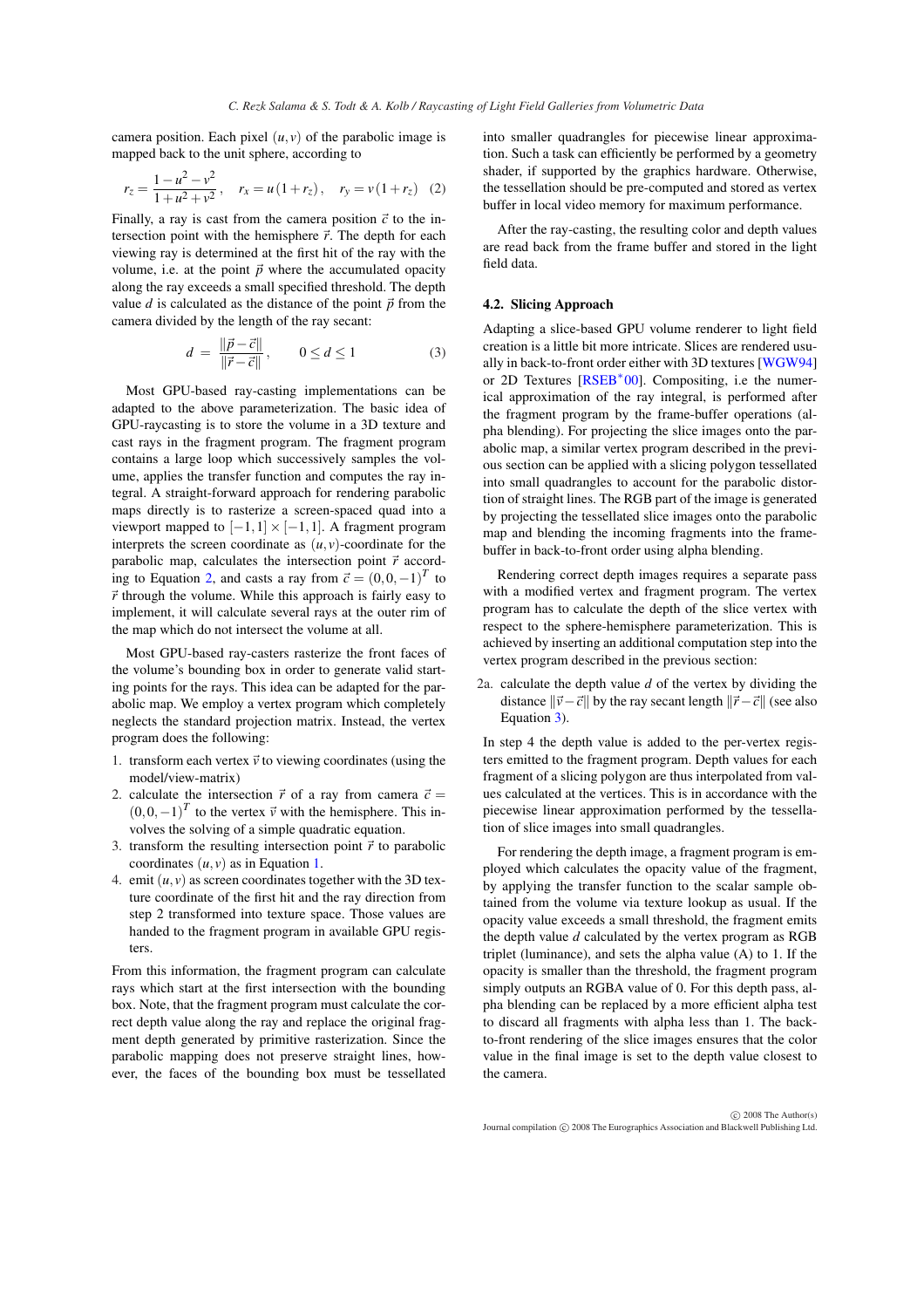#### *C. Rezk Salama & S. Todt & A. Kolb / Raycasting of Light Field Galleries from Volumetric Data*



Figure 3: *Multi light field composed of different layers generated from the CT angiography data set: Separate light fields for bone/vessels, skin and brain were generated. The individual layers are depth sorted at pixel level during compositing. The user may interactively adjust the transparency of different layers. Light Fields generated fully automatically from a slice-based volume renderer using semantics described in [RSKK06]*

Compared to the ray-casting approach, the depth images obtained by slicing are less precise, since the depth values are not calculated per-fragment, but interpolated bi-linearly from values computed at the vertices. For a fine tessellation of the slice images this error may vanish, however, at the cost of an increased vertex load and a reduced performance.

## 5. Multi Light Fields

With the above mentioned approaches light field data of static volumetric objects can be efficiently generated using either slice-based rendering or ray-casting. Rendering of the resulting light field allows the user to view the volume from arbitrary directions outside the boundary sphere. All the interesting information contained in volumetric data, however, cannot be conveyed in a static image or video sequence, and the same holds true for a static light field representation. As the performance of light field rendering is high enough (see Section 8), and local video memory of current graphics hardware is large, we can render several light fields for each frame.

Simultaneous rendering of several light fields allows us to add means of interaction to the light field representation. The different possibilities will be outlined in the following sections.

#### 6. Separate Light Fields for Different Structures

Volume data sets usually contain different structural, functional or anatomical entities. Depending on the purpose of the visualization, light fields are generated separately for each individual entity. If the different entities are not rendered completely opaque (like isosurfaces), the color source images must be extended to RGBA format and the accumulated opacity value must be stored in the alpha portion of the image. This will allow us to incorporate different entities

contained in a volume data set, as long as these entities do not intersect each other.

Each light field is rendered in a separate pass into an off-screen render target including a separate depth buffer (render-to-texture). In a final pass a compositing fragment program reads the content of the off-screen targets and computes the final color. The results from each separate light field pass are handed to the compositing shader as color and depth textures for a screen-filling quadrangle. The compositing fragment program sorts the individual layers according to their depth value using odd-even merge sort [Bat68] as outlined in Figure 4. During light field rendering, the user can interactively modify the opacity values of the different layers. The compositing shader finally blends the different layers with the modified opacity value in correct depth order. Note, however, that if the volumetric structures contained in the individual light fields intersect each other in 3D, the compositing will lead to incorrect results.

In combination with sophisticated visualization approaches providing semantic information [RSKK06], the light fields for different structures can be generated in a fully automatic process, after an initial transfer function setup by the user. Figure 3 shows a multi-light field generated from



Figure 4: *Odd-even merge-sorting network for eight values. Arrows represent compare-and-swap operations. For sorting four values only the blue arrows are necessary.*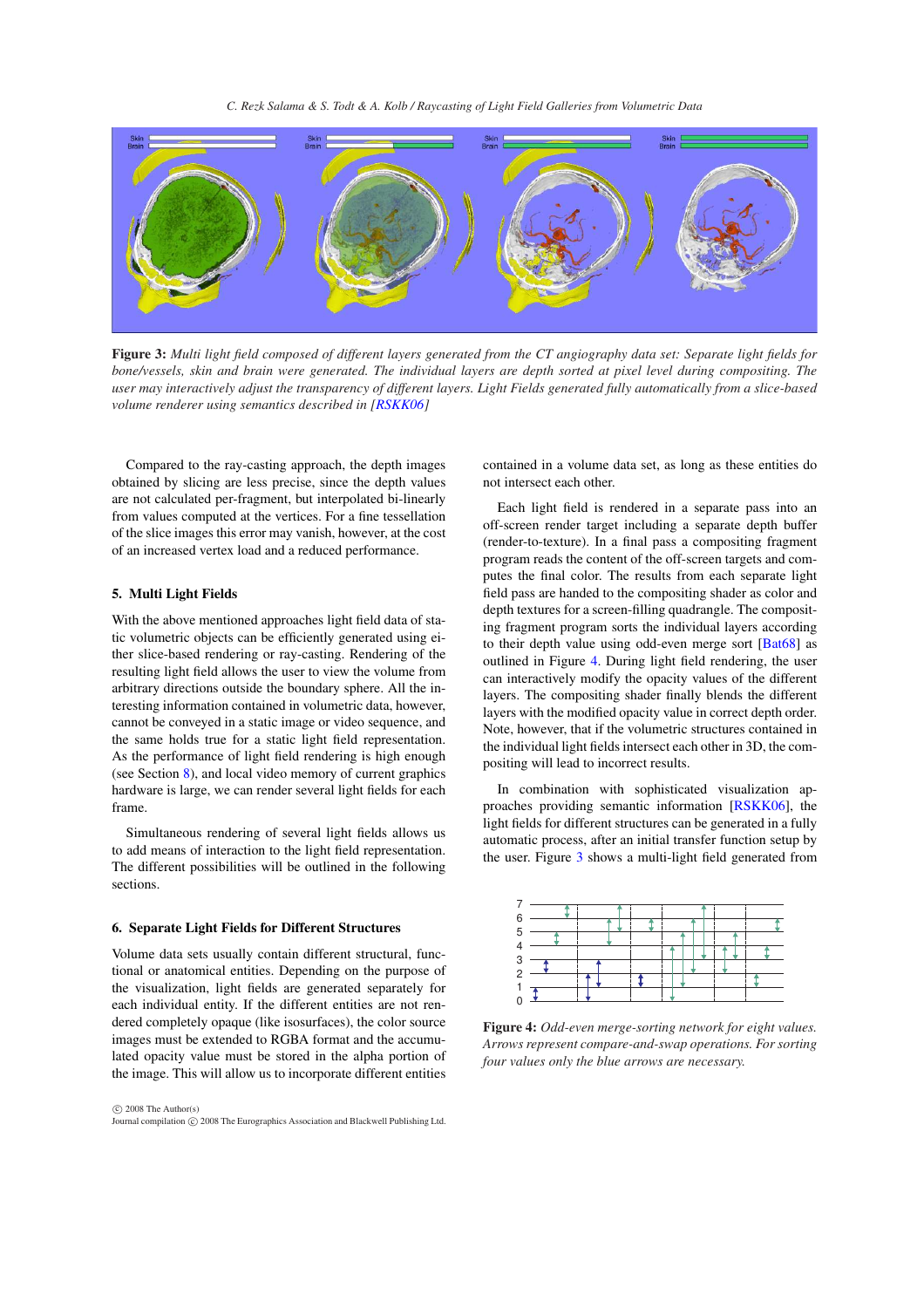*C. Rezk Salama & S. Todt & A. Kolb / Raycasting of Light Field Galleries from Volumetric Data*



Figure 5: *Light field data sets are generated separately for different ray segments.*

CTA data using the semantic information about anatomical structures included in the transfer function model. The light field comprises three layers, skin, brain and a combined layer for bone and blood vessels. During light field rendering the user may interactively fade the different structures in and out. Note, however, that blending separate pre-rendered images does not provide the same results as a volume rendering of the same structures, since absorption is not additive. Nevertheless, this approach provides a valid means of interaction and exploration for otherwise static volume renditions.

# 7. Multiple Depth Layers

Another possibility which exploits the capability to simultaneously render multiple light fields is the use of depth layers. In this approach the ray is split into subsequent segments, each of which is rendered into a separate light field as outlined in Figure 5. The depth values  $d_i$  at which the ray is split, can either be fixed, or data dependent. Fixed ray segments may only be useful to improve the rendering of highly transparent volumes with varying color, where ghosting artifacts may occur due to depth discrepancies. In practice, however, volume data is rarely visualized this way. For data dependent splitting of ray segments, there are two alternative ways to generate the split points *d<sup>i</sup>* . We can split the ray at a specified set of iso-surfaces or at the transition between seg-



Figure 6: *Different layers generated from the chameleon* data set (512<sup>3</sup>,16 bit): High-quality isosurface of the skin *(left), Transparent skin with soft tissue and scattering (middle), bone structures isosurface (right). All renderings were illuminated with an environment cube map and an ambient occlusion term for soft shadows.*

mented regions inside the volume data. This will allow the user to selectively modify the transparency of different layers at run-time. Alternatively, we may split the ray if the accumulated opacity reaches a certain threshold. Such a technique may be used to resolve occlusion problems along the ray, similar to opacity peeling [RSK06].

As in the previous section, an alpha component must be added to light field source images to store the accumulated opacity for the ray segment. If the rays are split consistently, the depth sorting step introduced in the previous section may be omitted, since the light field images already are in the correct depth order.

The result of a layered depth technique is shown in Figure 6 for the UTCT Veiled Chameleon data set. The first ray segment starts from the eye and ends at the first hit of the isosurface of the skin. The second layer comprises the region of soft tissue between the skin and the bone. The final layer represents the bone structures. The light field was generated with the Monte-Carlo volume ray-tracing algorithm described in [RS07], which took about 1 second per source image. The entire light fields consists of 162 cameras with 3 layers, resulting in an overall number of 486 images at 512 × 512 resolution. *This data set was submitted with an executable of the example viewer*

## 8. Results and Discussion

The image quality for light field reconstruction of surface data was thoroughly evaluated in [TRSK07]. These results are also valid for isosurfaces from volume data. For semitransparent volume rendering, the depth value stored in the light field data does not necessarily correspond to the observed color value along the ray calculated by the integral along the ray. We have evaluated volume light field reconstruction using camera spheres computed from successive subdivison of an icosahedron, resulting in camera spheres with 12, 42, 162 camera positions.

Subjective evaluation of the images show that camera spheres with 162 cameras yield good light field reconstruction in practice. Lower resolutions may lead to visual artifacts due to the above mentioned depth discrepancies and to errors at the silhouette of the volume. Even with 42 images per light field, ghosting artifacts are not a major problem unless for highly transparent objects. However, in volume data sets with complex internal structures, there may be concavities that are not captured by any of the 42 cameras. Resolutions higher than 162 cameras, e.g. 642 cameras, can easily be captured, but do not improve the image quality significantly.

For an objective evaluation of the image quality, we have compared the result images from light field reconstruction to a ray-caster solution for a semi-transparent volume. The results are displayed in Figure 7 and Table 1, and support our subjective evaluation. The upper row of Figure 7 shows the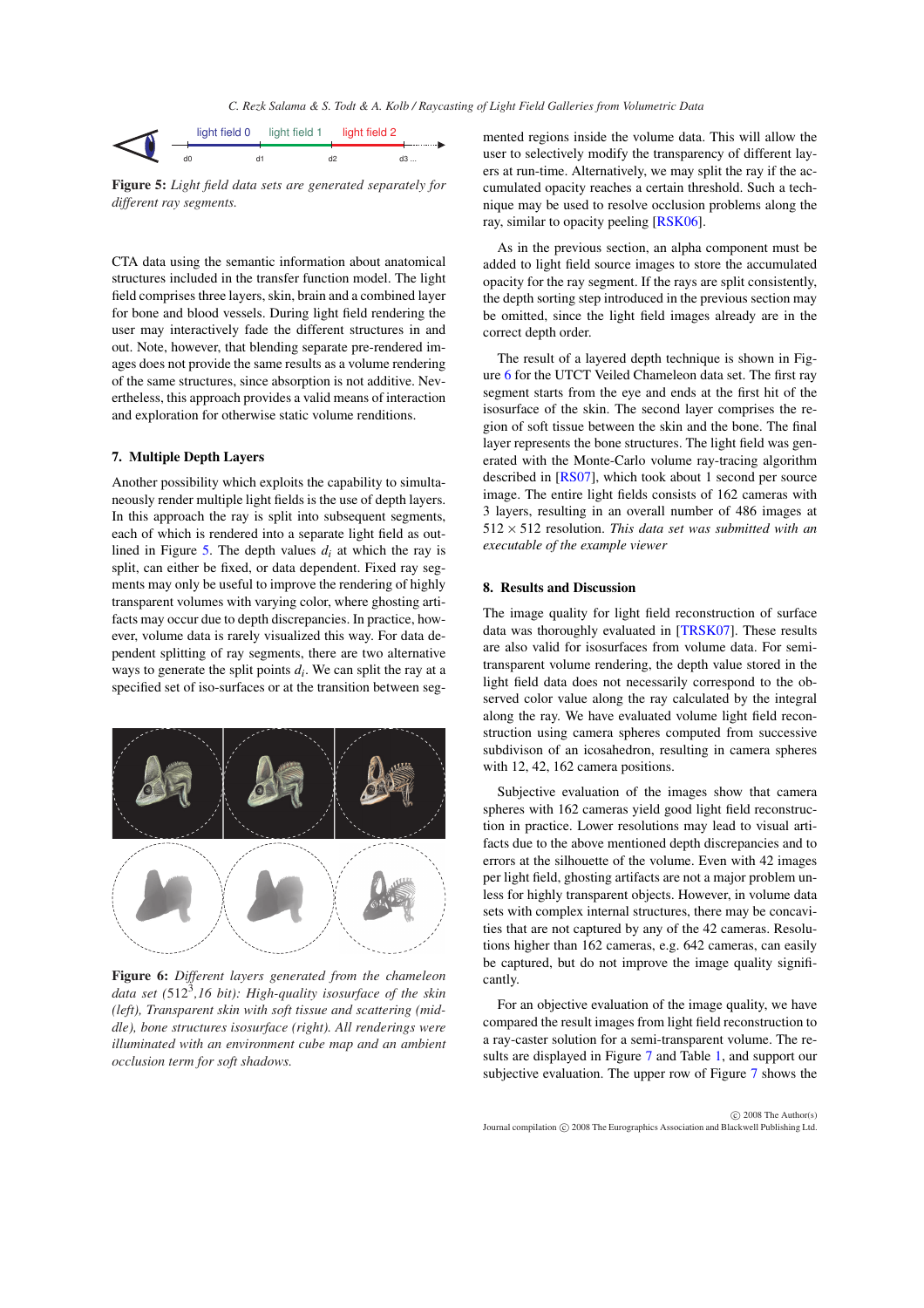*C. Rezk Salama & S. Todt & A. Kolb / Raycasting of Light Field Galleries from Volumetric Data*



Figure 7: *Chameleon data set with a transparent skin. Light field reconstruction for different camera resolutions and texture compression schemes. The leftmost image represents the ground truth. The bottom row shows difference images from a raycasting solution. (Difference images are inverted)*

| num. cameras   | <b>RGB</b> compression | depth compression | size   | size zipped        | pixel error     | performance |
|----------------|------------------------|-------------------|--------|--------------------|-----------------|-------------|
| 12             | uncompressed           | uncompressed      | 12 MB  | ca. 1.5 MB         | 10.41 [4.08%]   | 38.42 fps   |
| 42             | uncompressed           | uncompressed      | 43 MB  | ca. $5 \text{ MB}$ | 7.84 [3.07%]    | 38.61 fps   |
| 162            | uncompressed           | uncompressed      | 166 MB | ca. 18 MB          | 6.34 $[2.48\%]$ | 35.00 fps   |
| 162            | S3TC RGB DXT1          | uncompressed      | 62 MB  | ca. $6 MB$         | $6.47$ [2.53%]  | 35.28 fps   |
| 162            | <b>S3TC RGB DXT1</b>   | Luminance LATC1   | 41 MB  | ca. 5 MB           | 6.48 $[2.54\%]$ | 35.46 fps   |
| $162 \times 3$ | <b>S3TC RGB DXT1</b>   | uncompressed      | 186 MB | ca. 15 MB          | na              | 12.56 fps   |

Table 1: *Evaluation of the light field data structure for different camera resolutions and texture compression schemes for source images of* 512×512*.*

images from light field reconstruction and difference images to a reference image obtained by ray-casting. The pixel error in Table 1 is the average error of one pixel color component calculated respectively from 30 difference images with randomized viewing directions. The remaining error of about 2.5% is not due to ghosting, but to a minor loss of highfrequency details caused by texture filtering of the source images.

The performance data displayed in Table 7 refers to rendering a single-layer light field into a viewport of size  $512 \times$ 512 on an NVidia Geforce 8800 GTX board with 768MB memory. The bottom row refers to a multi light field with 3 layers. Note that the performance does not significantly depend on the number of camera images, which indicates that light field rendering is not a bandwidth limited process, but clearly fragment-limited. Light field rendering greatly benefits from the unified shader model. A significantly reduced performance is observed on the previous generation of graphics boards. There is no technical limit for the number of light fields to be displayed. The only limit is the target performance. If three light fields are rendered instead of one, the frame rate will be about one third and the time required for compositing is negligible, as shown in the bottom row of Table 1.

The 3 bottom rows in Table 1 show that standard texture compression techniques, such as S3TC RGB\_DXT1 for color and LATC1 for depth images, significantly reduce the file size of the light field data set with only very little influence on the image quality. The *size* entry refers to the light field data in a format that can directly be read by the graphics hardware. The current light field format still has some potential to reduce the memory footprint. The *zipped size* entry denotes the data size after standard zip compression to be used in a web gallery.

The light fields presented in this paper are meant as supplement, not as an alternative to volumetric data sets. A drawback of the presented light field rendering technique is that fly-throughs, such as virtual endoscopic views, are not supported due to the view point being restricted to lie outside

<sup>°</sup>c 2008 The Author(s) Journal compilation  $\ddot{\odot}$  2008 The Eurographics Association and Blackwell Publishing Ltd.